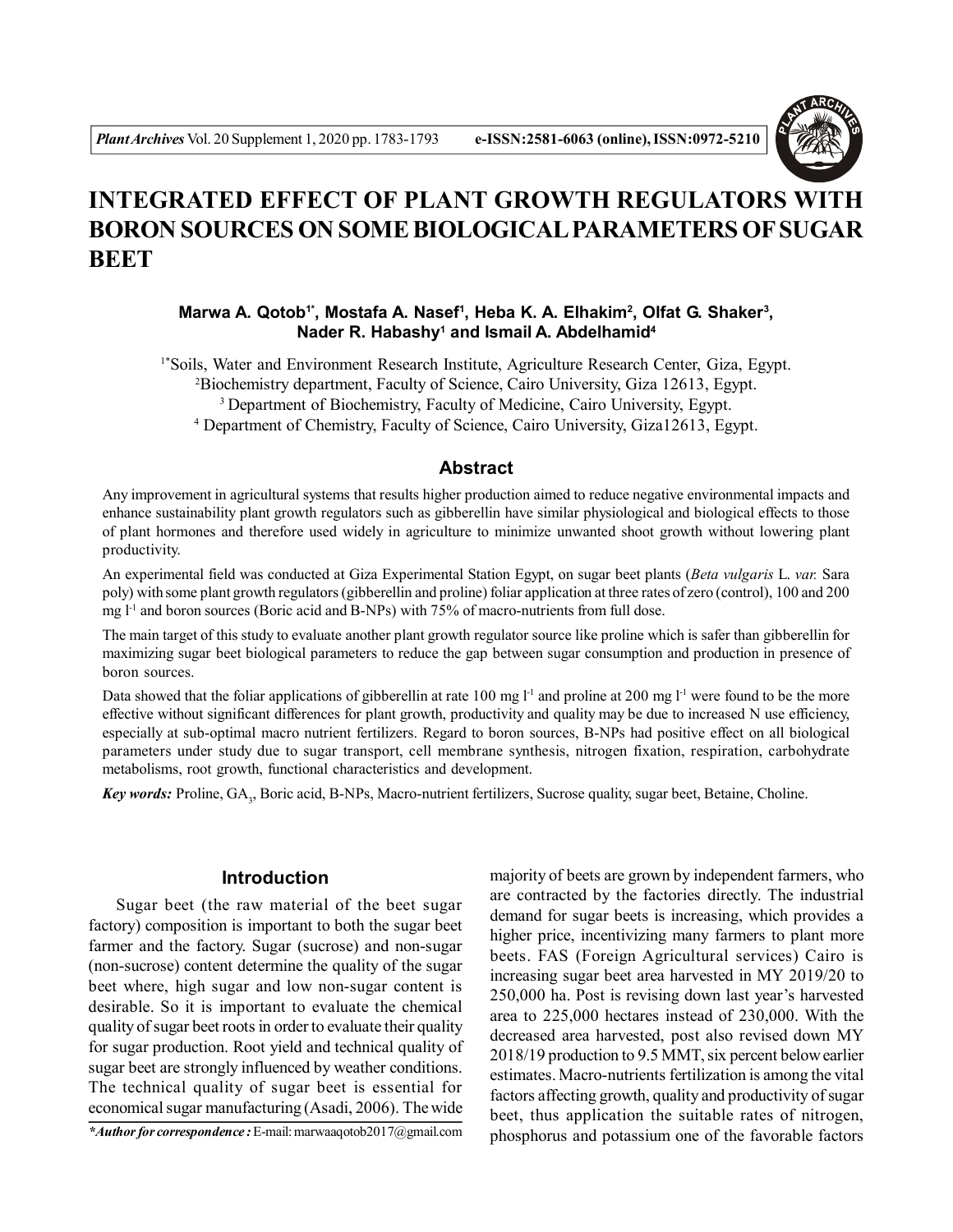for increasing sugar beet productivity and quality. The proper fertilization reference can be given only based on the soil fertility. It must be determining optimum nitrogen rate, which produce the maximum root, sugar yields and quality parameters (Seadh, 2012).

Plant growth regulators are hormones that widely used in agriculture to increase plant growth and reproduction. The commonly used class of plant growth regulators includes plant growth hormones such as cytokinin and gibberellic acid (Fukao and Bailey-Serres, 2008).

Gibberellins involved in a number of cellular processes that regulate seed germination and growth of aerial plant parts, including floral induction and fruit development (Spaepen, Vanderleyden and Okon, 2009). The effect of spray of gibberellic acid  $(GA_3)$  at very low concentrations could be exploited beneficially as its natural occurrence in plants in minute quantities is known to control their development. It is an established phytohormone used commercially for improving the productivity and quality of a number of crop plants (King, R.W. and Evans, 2003). When  $GA_3$  was added to the plant it was effective in enhancing nutrient utilization efficiency of plant and increase the plant quality and productivity (Miceli *et al.*, 2019).

Proline is the most widely distributed metabolite that accumulates under stress conditions (Delauney and Verma, 1993) the significance of this accumulation in osmotic adjustment in plants is still debated and varies from species to species (Hoai *et al.*, 2003). The crystallization of sugar in the industrial processing of beet root in sugar refineries may be jeopardized by accumulation of compounds, such as proline and glucose, because they lead to the formation of coloured components that reduce the quality of beet roots (Monreal *et al.*, 2007).

Boron is one of the important micronutrient among essential elements for plant growth and plays a significant role in the physiological and biochemical processes within plants (Tariq, M. and Mott, 2006). Boron plays a key role in higher plants by facilitating the short-and long-distance transport of sugar via the formation of borate-sugar complexes. In addition, boron may be of importance for maintaining the structural integrity of plasma plant cells membranes. This function is likely related to stabilization of cell membranes by boron association with some membrane constituents (Brown *et al.*, 2002).

Nanotechnology to precisely detects and delivers the correct quantity of nutrients and pesticides and increases the bioavailability (Goudar *et al.*, 2018) which promote productivity while ensuring environmental safety and higher use efficiency. Nano boron has many merits like quick and easy uptake by plants. It has lower tendency to leach *via* soil and appear its impact for shorter times. It improves solubility and dispersion of insoluble nutrients in soil, reduces soil fixation.

The main target of this study using some plant growth regulators *i.e.* gibberellin and proline to increase sugar beet productivity and its biological parameters without hazard effect on human beings and environment in presence of boron sources (Boric acid and Nano boron) with controlled use of macro-nutrient fertilizers.

#### **Materials and Methods**

A field experiment was conducted on a clay texture soil at El Giza Agricultural Research Station, Egypt (located between 30° N, 31°: 28 E at an altitude 19 meters above sea level) and cultivated with sugar beet (*Beta vulgaris var.* Sara poly) during winter season of 2018 and 2019. The current study aimed to identify the direct beneficial effects on applying some plant growth regulators as gibberellin and proline at different rates  $(100, 200 \text{ mg } l^1)$ with two boron sources (boric acid and nano boron, B-NPs) at recommended dose for sugar beet (0.48 Kg B acre<sup>-1</sup>) at full dose and  $75%$  from full dose of macronutrient fertilizers. The nano boron (B-NPs) analysis of X- ray pattern in (Fig. 1).

The experiment was laid-out in split-split plot design with three replicates as follows:

a. The main plots were 75% from full dose. Calcium super phosphate  $(15.5\% \text{ P}_2\text{O}_5)$  was added at rate 112.5  $P_2O_5$  Kg acre<sup>-1</sup> during the soil preparation. Nitrogen was applied at rate of 56.5 Kg N acre<sup>-1</sup> as urea (46.5% N) in three equal doses after 21, 45 and 60 days from planting. Potassium sulphate (50% 6000



Fig. 1: X-ray pattern of the  $B_2O_2$  NPs (1-45 nm).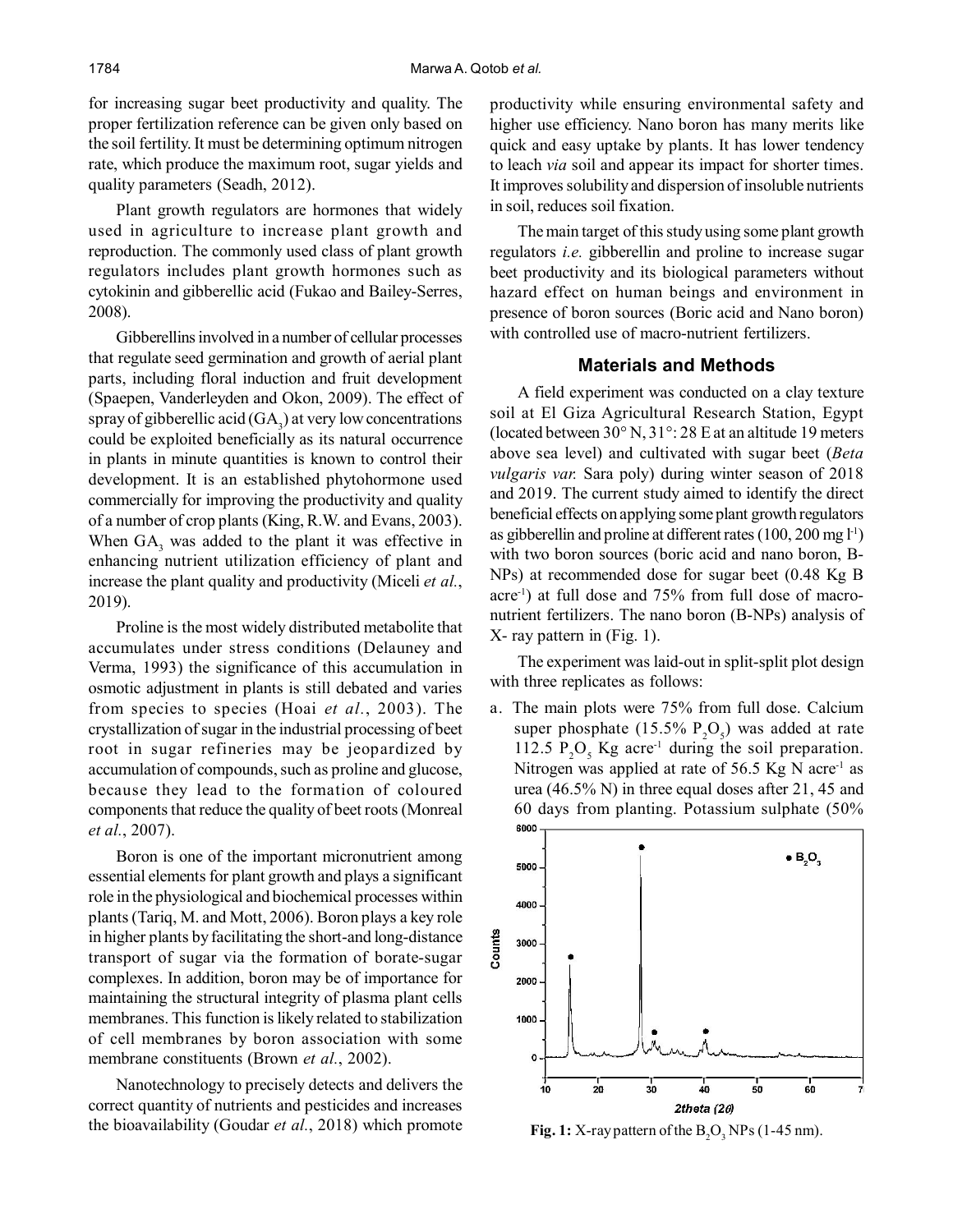$K<sub>2</sub>O$ ) at rate of 37.5 Kg  $K<sub>2</sub>O$  acre<sup>-1</sup> was added in two equal doses after 30 and 50 days from planting. Foliar applications of both plant growth regulators and boron were applied after 45 and 60 days from sowing. All cultural practices for growing sugar beet were done as recommended.

- b. The sub plots were plant growth regulators  $i.e.$   $GA<sub>3</sub>$ (Natural Enterprise Co.) and proline (Alfa Aesar Co.) at three rates as a foliar application (Zero, 100 and  $200 \text{ mg } l^{-1}$ ).
- c. The sub-sub plots were applied foliar with two boron sources boric acid (Aldrich Co.) and B-NPs (Yara Fertiliser Co.) at the recommended dose for sugar beet  $(0.48 \text{ Kg B acre}^{-1})$ .

An agricultural soil sample (0-30 cm depth) was used for the study. It was air-dried, ground and sieved with a 2 mm sieve. Some of its properties were estimated according to (Page, Miller and Keeney, 1982). The total N was determined by distillation in a Macro-Kjeldahl (Gerhardt model VAP 30 S). Total P was estimated colorimetrically using stannous chloride mixture and measured by UV/Vis spectrophotometer (JENWAY model 6705 UV/Vis), while  $K^+$  and Na<sup>+</sup> concentrations were measured by flame photometer (JENWAY model PFP7). The concentrations of  $Ca^{+2}$ ,  $Mg^{+2}$ , Fe, Mn, Zn, Cu and B were measured by ICP-AAS spectrophotometer (Agilent Technologies model 8800) (Jackson, 1959),

Chemical analyses of sugar beet plants were carried out on the samples to determine Chlorophyll pigment contents in leaves of sugar beet according to (Sumanta *et al.*, 2014), determination of boron by ICP (Inductively coupled plasma) spectrometry (model, Ultima 2 JY Plasma) (Jackson, 1959), (Cottenie *et al.*, 1982), total sugar in were determined in sugar beet roots calorimetrically with the picric acid method as described by (Thomas and Dutcher, 1924), betaine was determined by (Focht, Schmidt and Dowling, 1956), choline was determined according to (Gimesi and Szász, 1974), proline was investigated by (Carillo and Gibon, 2011) by the absorbance of the extract measured Spectrophotometer using by JENWAY 6705 UV/Vis., gibberellin was determined using gas spectroscopy model Trace 1310 GC as described by (Moritz and Monteiro, 1994), total soluble solids was determined by (Mariani *et al.*, 2014) using refractometer (model J57HA), determination of  $\alpha$ -Amino nitrogen by (Shtanheev *et al.*, 1998), purity was measured by (Guyot, 1967).

Data statistically analyzed by the analysis of variance (ANOVA) was carried out to determine the statistical significance using the least significant difference at level at 0.05 (Gomez and Gomez, 1984).

# **Results and Discussion**

The aim of this study to reduce the consumption of mineral fertilizers through using plant growth regulators

| <b>Soil characteristics</b>                                     | Value    | <b>Soil characteristics</b>                                     | Value |
|-----------------------------------------------------------------|----------|-----------------------------------------------------------------|-------|
| Particle size distribution%:                                    |          | Soluble cations (soil paste, mmol <sub>1</sub> <sup>-1</sup> ): |       |
| Sand                                                            | 26.2     | $Ca^{+2}$                                                       | 2.35  |
| Silt                                                            | 29.3     | $\overline{\text{Mg}^{+2}}$                                     | 1.20  |
| Clay                                                            | 44.5     | $Na+$                                                           | 6.85  |
| Soil textural class                                             | $Clav^*$ | $\mathrm{K}^{\scriptscriptstyle{+}}$                            | 5.13  |
| Soil chemical properties:                                       |          | Soluble anions (soil paste, mmol <sub>11</sub> ):               |       |
| $pH(1:2.5)$ soil water suspension)                              | 8.95     | $CO2-2$                                                         | 0.00  |
| $CaCO, \%$                                                      | 4.82     | HCO <sup>3</sup>                                                | 3.15  |
| Organic matter %                                                | 1.53     | $Cl-$                                                           | 6.40  |
| $EC_{\alpha}$ (dS m <sup>-1</sup> , soil past)                  | 1.69     | $SOA-2$                                                         | 5.95  |
| Soil physical properties:                                       |          | Available macro- and micronutrients mg kg <sup>-1</sup>         |       |
| Bulk density, g cm <sup>-3</sup>                                | 1.20     | N                                                               | 46.34 |
| Sodium adsorption ratio (SAR)                                   | 5.15     | $\mathbf{P}$                                                    | 18.56 |
| Exchangeable sodium (ESP)                                       | 4.50     | $\overline{\mathbf{K}}$                                         | 349.1 |
| Saturation (SP)                                                 | 70.3     | Fe                                                              | 41.2  |
| $\overline{\text{CEC}^{**}}$ cmol <sub>c</sub> kg <sup>-1</sup> | 53.2     | Mn                                                              | 26.1  |
| Moisture content %:                                             |          | Zn                                                              | 2.43  |
| Field capacity                                                  | 27       | B                                                               | 1.13  |
| Wilting point                                                   | 16       |                                                                 |       |
| Available water                                                 | 11       |                                                                 |       |

(Cottenie *et al.*, 1982), Tabulated in (Table 1). **Table 1:** Chemical and physical characteristics of initial soil under investigation.

\* Using USAD Soil Texture Triangle, after (Twarakavi, N. K. C., Šimůnek, J. and Schaap, 2010). \*\* CEC= Cation exchange capacity.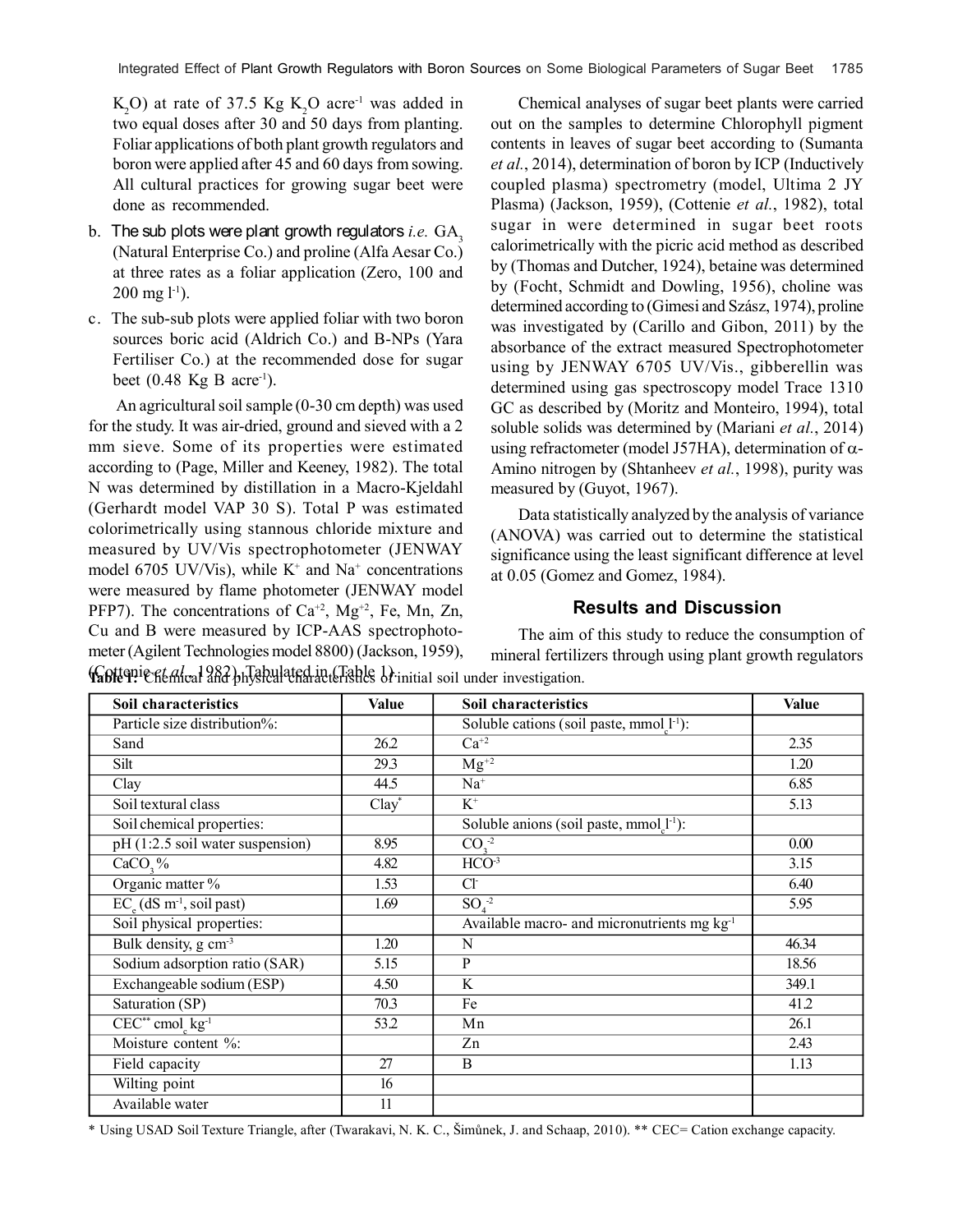(gibberellin or proline) at the same time evaluate possibility replace the gibberellin by proline which showed its harmful effect on animal and human cells according to (Wang, L., Liu, J., Li, X., Shi, J., Hu, J., Cui, R., Zhang, Z. L., Pang, D.W. and Chen, 2011) who stated that the present study clearly demonstrated that PGRs including gibberellin and cytokinin may cause acute toxicity and teratogenic effect in both neonate and embryo cells.

The obtained data of both successive seasons were not significantly different, their average was taken into consideration.

#### **Pigment content in sugar beet**

The obtained data in table 2 revealed that the foliar application of plant growth regulators (gibberellin and proline) increased the pigment content *i.e*. chlorophyll-a, chlorophyll-b and carotenoids where the mean values at rate 100 mg l<sup>-1</sup> gibberellin and 200 mg l<sup>-1</sup> proline were 6.15 and 5.44 g100 g-1 FW for chlorophyll-a, 3.39 and 2.99  $g100 g^{-1}$  FW for chlorophyll-b, 0.916 and 0.887 g100 g<sup>-1</sup> FW, respectively. Exogenous application of gibberellins (GAs) has shown enhanced activities of carbonic anhydrase, nitrate reductase (Afroz, S., Mohammad, F., Hayat, S. and Siddiqui, 2005),  $CO<sub>2</sub>$  fixation, stomatal conductance (Bishnoi and Krishnamoorthy, 1991) and ribulose-1,5-biphosphate carboxylase /oxygenase (Yuan and Xu, 2001). GAs alters membrane permeability to ions

(Gilroy, S. and Jones, 1992) and improves translocation potential to the sink (Peretó and Beltrán, 1987). The physiological and biochemical modes of action of  $GA_3$  is likely responsible for increasing shoot dry biomass plants. Generally, lower concentrations of plant growth regulators are biochemically more active with higher concentrations becoming toxic (Kulkarni *et al*., 2013). Proline, a multifunctional amino acid, besides acting as an excellent osmolyte is also known for stabilizing subcellular structures such as proteins and cell membranes, scavenging free radicals, balancing cellular homeostasis and signaling events and buffering redox potential under stress conditions (Hayat *et al.*, 2012). It could be reflecting on maintaining the nutrient status in roots.

This report is in conformity with the increased nitrate content of roots by exogenous application of proline (Alyemeni *et al.*, 2016). exogenous application of proline mitigated the decreased plant growth caused by stress is through increasing antioxidant system, relieving oxidative damage, improving the synthesis of compatible solutes and accelerating proline accumulation, which reflected on enhancing photosynthesis (Anjum *et al.*, 2011). Also, the chlorophyll molecules are the membrane bound structures whose stability depends highly on the integrity of the membrane structure which is possibly maintained by proline as it acts as a membrane stabilizer (Ashraf, M.

Table 2: Integrated effect of plant growth regulators and mineral fertilizer rates and Foolad, 2007). with different boron sources on sugar beet pigments.

Regard to boron sources, data showed that foliar application of nano boron on sugar beet plants was more respond than boric acid where the chlorophyll-a, chlorophyll-b and carotenoids contents were 3.13, 1.58 and  $0.695$  g100 g<sup>-1</sup> FW for nano boron and 3.06, 1.40 and 0.662 g100 g-1 FW for boric acid, respectively. This result was in agreement with (Hassan, Ahmad and Mohi-ud-din, 2013) who reported that application of boron increase net photosynthetic rate which may be attributed to the increase in chlorophylls content of leaves. Furthermore, application of boron increased the activity of catalase and glutathione reductase, which act as antioxidants thus saving the electron transport mechanism of plant from getting oxidized by free radicals like superoxide radicals, singlet oxygen radicals (Wojcik, V.A., Frankie, G.W., Thorp, R.W. and Hernandez, 2008). Also, (Davarpanah *et al.*, 2016) indicated that

| B=Boron sources, G=Plant growth regulator sources and R=Rate of Plant growth regulator. |  |  |  |
|-----------------------------------------------------------------------------------------|--|--|--|
|                                                                                         |  |  |  |

| <b>Boron</b>                | <b>Control</b> | Gibberellin $(mg l-1)$ |       |                                       |              | Proline $(mg l-1)$ |                       |  |  |  |
|-----------------------------|----------------|------------------------|-------|---------------------------------------|--------------|--------------------|-----------------------|--|--|--|
| sources (B)                 |                | 100                    | 200   | <b>Mean</b>                           | 100          | 200                | <b>Mean</b>           |  |  |  |
| Chlorophyll-a (g 100g-1 FW) |                |                        |       |                                       |              |                    |                       |  |  |  |
| Contr.                      | 3.14           | 5.59                   | 4.99  | 4.57                                  | 4.10         | 5.12               | 4.12                  |  |  |  |
| Boric acid                  | 3.23           | 6.18                   | 5.49  | 4.96                                  | 4.83         | 5.25               | 4.44                  |  |  |  |
| <b>B-NPs</b>                | 3.46           | 6.67                   | 5.70  | 5.28                                  | 4.90         | 5.94               | 4.77                  |  |  |  |
| Mean                        | 3.28           | 6.15                   | 5.39  | 4.94                                  | 4.61         | 5.44               | 4.44                  |  |  |  |
|                             |                |                        |       | Chlorophyll-b $(g 100g^{-1}FW)$       |              |                    |                       |  |  |  |
| Contr.                      | 1.33           | 2.71                   | 2.68  | 2.24                                  | 2.45         | 2.70               | 2.16                  |  |  |  |
| Boric acid                  | 1.59           | 3.65                   | 3.22  | 2.82                                  | 2.60         | 2.92               | 2.37                  |  |  |  |
| <b>B-NPs</b>                | 1.72           | 3.80                   | 3.50  | 3.01                                  | 2.73         | 3.35               | 2.60                  |  |  |  |
| Mean                        | 1.55           | 3.39                   | 3.13  | 2.69                                  | 2.59         | 2.99               | 2.38                  |  |  |  |
|                             |                |                        |       | Carotenoids (g 100g <sup>-1</sup> FW) |              |                    |                       |  |  |  |
| Control                     | 0.673          | 0.831                  | 0.728 | 0.744                                 | 0.731        | 0.802              | 0.735                 |  |  |  |
| Boric acid                  | 0.685          | 0.937                  | 0.746 | 0.789                                 | 0.769        | 0.892              | 0.782                 |  |  |  |
| <b>B-NPs</b>                | 0.708          | 0.981                  | 0.771 | 0.820                                 | 0.824        | 0.978              | 0.837                 |  |  |  |
| Mean                        | 0.689          | 0.916                  | 0.748 | 0.784                                 | 0.775        | 0.881              | 0.783                 |  |  |  |
| $L.S.D.$ at $0.05$          |                |                        |       |                                       |              |                    |                       |  |  |  |
|                             | B              | G                      | R     | $B \times G$                          | $B \times R$ | $G \times R$       | $B \times G \times R$ |  |  |  |
| Chlorophyll-a               | 0.61           | 1.01                   | 0.55  | 0.57                                  | 0.56         | 0.70               | 0.50                  |  |  |  |
| Chlorophyll-b               | 0.37           | 0.85                   | 0.45  | 0.51                                  | 0.11         | 0.30               | 0.35                  |  |  |  |
| Carotenoids                 | 0.02           | 0.03                   | 0.10  | 0.09                                  | 0.04         | 0.15               | 0.02                  |  |  |  |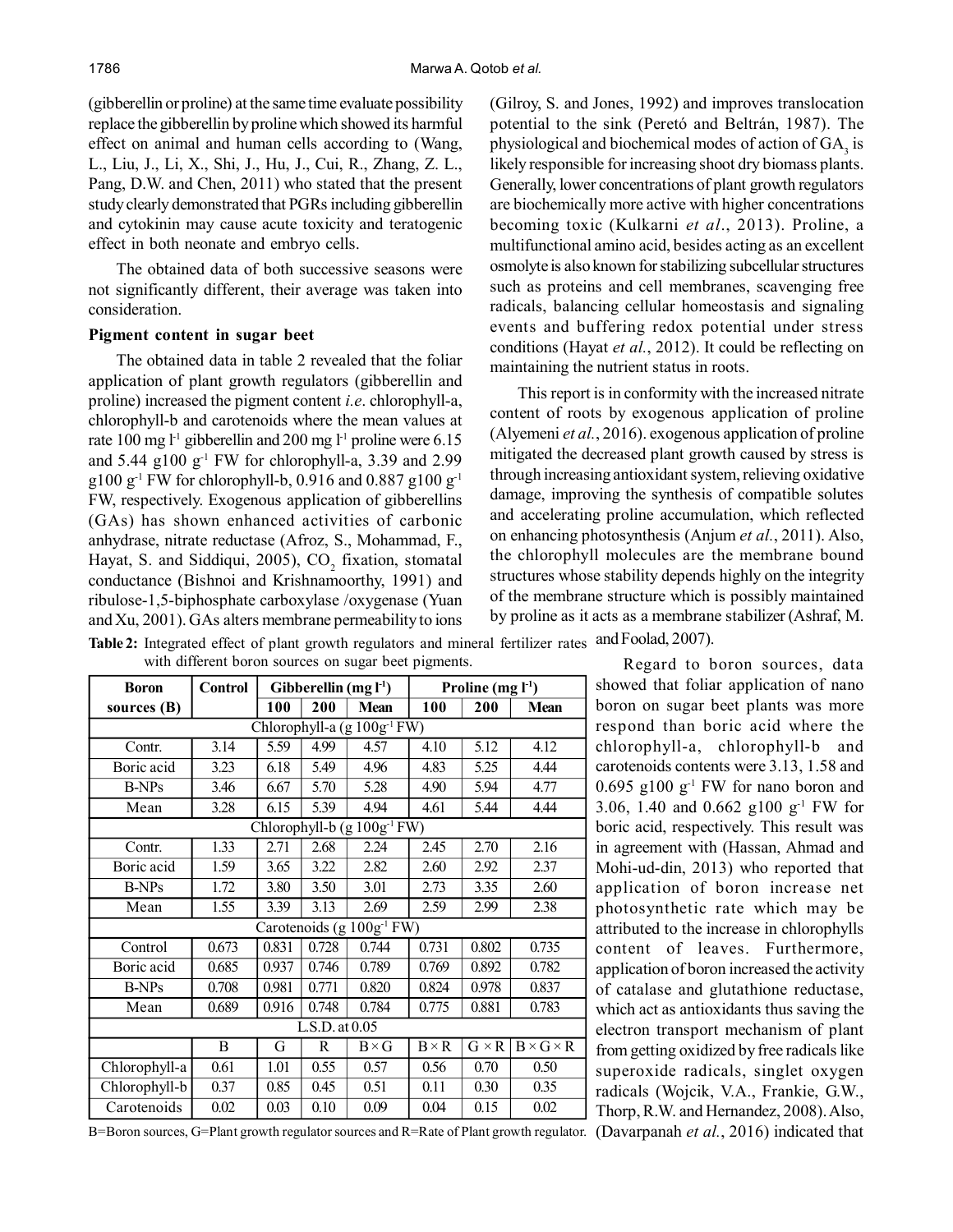the foliar application of nano-B fertilizers in plant increased the leaf concentrations of both microelements, reflecting the improvements in nutrient status.

The interaction between gibberellin and nano boron give the highest response for all parameters under study this may be due to GAs oxidation and activation seems to be regulated sequentially by the boron status, probably *via* suppression of  $GA_{20}$ -oxidase by KNOX homeodomain protein (Chen, Banerjee and Hannapel, 2004). Moreover, rapid conversion to a bioactive form of GAs may be favourable especially under high boron supply to prevent overgrowth and stabilize plant development (Eggert and von Wirén, 2017).

In general, it could be noted that the interaction between foliar application of plant growth regulators accompanied with boron sources used give more respond than plant growth regulators or boron sources sole and the more effective treatment were 100 mg l<sup>-1</sup> gibberellin and  $200 \text{ mg } l^1$  proline with nano boron without any significant differences.

## **Residual content of applied plant growth regulators and boron sources used in sugar beet roots**

Data showed in table 3 that the foliar application of plant growth regulators (Gibberellin or Proline) at two rates 100 and 200 mg kg<sup>-1</sup> on sugar beet roots residual

**sources** (**B**)

Boric acid  $\begin{array}{|c} \hline \end{array}$  2.29

Boric acid  $\begin{array}{|c|c|} \hline \end{array}$  13.07

Boric acid  $\overline{49.82}$ 

Gibberellin 0.15

content increased by application of gibberellin. The obtained data was in agreement with (Kim *et al.*, 2008) who reported that  $GA_3$  applications significantly increased endogenous  $GA_3$  content in the plants. On contrast, proline application did not affect the residual content of gibberellin when applied at both rate compared to control treatment. According to (Osman, 2015) exogenous application of proline might be not only accelerated the translocation process of amino acids from source to sink, but also suppressed the conversion process from amino acids to proteins.

Also, data showed that the residual content of proline and boron increased by application rates of gibberellin, this may be due to that the gibberellic acid may stimulated plant on building protein and the optimum transform of nutrients although the unavailability of moisture in the plant to a certain level (Al-Shaheen and Soh, 2016). Regard to the application of proline at 100 and 200 mg kg<sup>-1</sup> proline and boron content were increased by increasing proline concentration. According to (Kahlaoui, B., Hachicha, M., Rejeb, S., Rejeb, M.N., Hanchi, B. and Misle, 2014) the exogenous application of proline leads to a significant increase in the proline accumulation of both organs (leaves and roots) in plant.

Further study showed that amino acids such as proline have a chelating effect on micronutrients when applied

I increase in crop yield (increased biomass,

**Table 3:** Residual content of plant growth regulators applied with different boron together, the absorption and transportation sources on sugar beet roots. of micronutrients inside the plant is easier,

| <b>Boron</b> | <b>Control</b> |       | Gibberellin $(mg l-1)$ |                                         | Proline $(mg l-1)$ |              |                       | this effect is due to the chelating action,        |
|--------------|----------------|-------|------------------------|-----------------------------------------|--------------------|--------------|-----------------------|----------------------------------------------------|
| urces (B)    |                | 100   | 200                    | <b>Mean</b>                             | 100                | <b>200</b>   | <b>Mean</b>           | the effect of cell membrane permeability           |
|              |                |       |                        | Proline ( $\mu$ mol g <sup>-1</sup> FW) |                    |              |                       | and low molecular weight (Westwood,                |
| Contr.       | 2.16           | 2.39  | 2.16                   | 2.28                                    | 2.25               | 2.45         | 2.33                  | 1993).                                             |
| oric acid    | 2.29           | 3.06  | 2.74                   | 2.75                                    | 2.69               | 2.78         | 2.64                  | Regard to the foliar application of                |
| <b>B-NPs</b> | 2.41           | 3.11  | 2.85                   | 2.86                                    | 2.84               | 3.01         | 2.82                  | boron on plants of sugar beet (Beta                |
| Mean         | 2.45           | 2.85  | 2.58                   | 2.63                                    | 2.59               | 2.75         | 2.60                  | <i>vulgaris</i> L.) in the form of boric acid or   |
|              |                |       |                        | Gibberellin (mg kg-1)                   |                    |              |                       | B-NPs, the obtained data showed that               |
| Contr.       | 13.05          | 15.68 | 14.70                  | 14.48                                   | 13.46              | 13.61        | 13.37                 | the mean values of proline content were            |
| oric acid    | 13.07          | 16.25 | 15.54                  | 14.95                                   | 13.62              | 13.89        | 13.53                 | 2.45, 2.17, 2.62 and 2.35 µmol g <sup>-1</sup> FW, |
| B-NPs        | 13.15          | 16.75 | 15.80                  | 15.23                                   | 13.80              | 14.15        | 13.70                 | gibberellin content 13.07, 13.02, 13.15 and        |
| Mean         | 13.09          | 16.23 | 15.35                  | 14.89                                   | 13.63              | 13.88        | 13.53                 | 13.09 mg $kg^{-1}$ and boron content 49.82,        |
|              |                |       | Boron $(mg kg-1)$      |                                         |                    |              |                       | 45.98, 52.45 and 49.75 mg kg <sup>-1</sup> ,       |
| Control      | 46.21          | 65.82 | 60.45                  | 56.97                                   | 61.09              | 67.38        | 57.71                 | respectively. According to (Nilanjan,              |
| oric acid    | 49.82          | 78.64 | 66.12                  | 63.58                                   | 65.62              | 70.53        | 60.71                 | 2013) stated that compared to the                  |
| B-NPs        | 52.45          | 84.35 | 72.30                  | 68.80                                   | 73.86              | 78.81        | 67.47                 | conventional boric acid or Borax                   |
| Mean         | 49.49          | 76.27 | 66.29                  | 63.12                                   | 66.86              | 72.24        | 61.96                 | fertilizers, all of which are on the macro         |
|              |                |       | L.S.D. 0.05            |                                         |                    |              |                       | scale (on the order of micrometers)                |
|              | B              | G     | R                      | $B \times G$                            | $B \times R$       | $G \times R$ | $B \times G \times R$ | (macro boric acid"), the boron                     |
| Proline      | 0.08           | 0.15  | 0.11                   | 0.10                                    | 0.11               | 0.12         | 0.05                  | nanofertilizers of embodiments herein (on          |
| ibberellin   | 0.15           | 1.20  | 0.50                   | 0.21                                    | 0.11               | 0.20         | 1.40                  | the order of nanometers) shows a sharp             |
| Boron        | 2.01           | 3.10  | 4.71                   | 4.55                                    | 5.09               | 4.85         | 1.25                  | in success in susu sus14 Guenessed biomesse        |

B=Boron sources, G=Plant growth regulator sources and R=Rate of Plant growth regulator. potato tuber yield and plant weight) and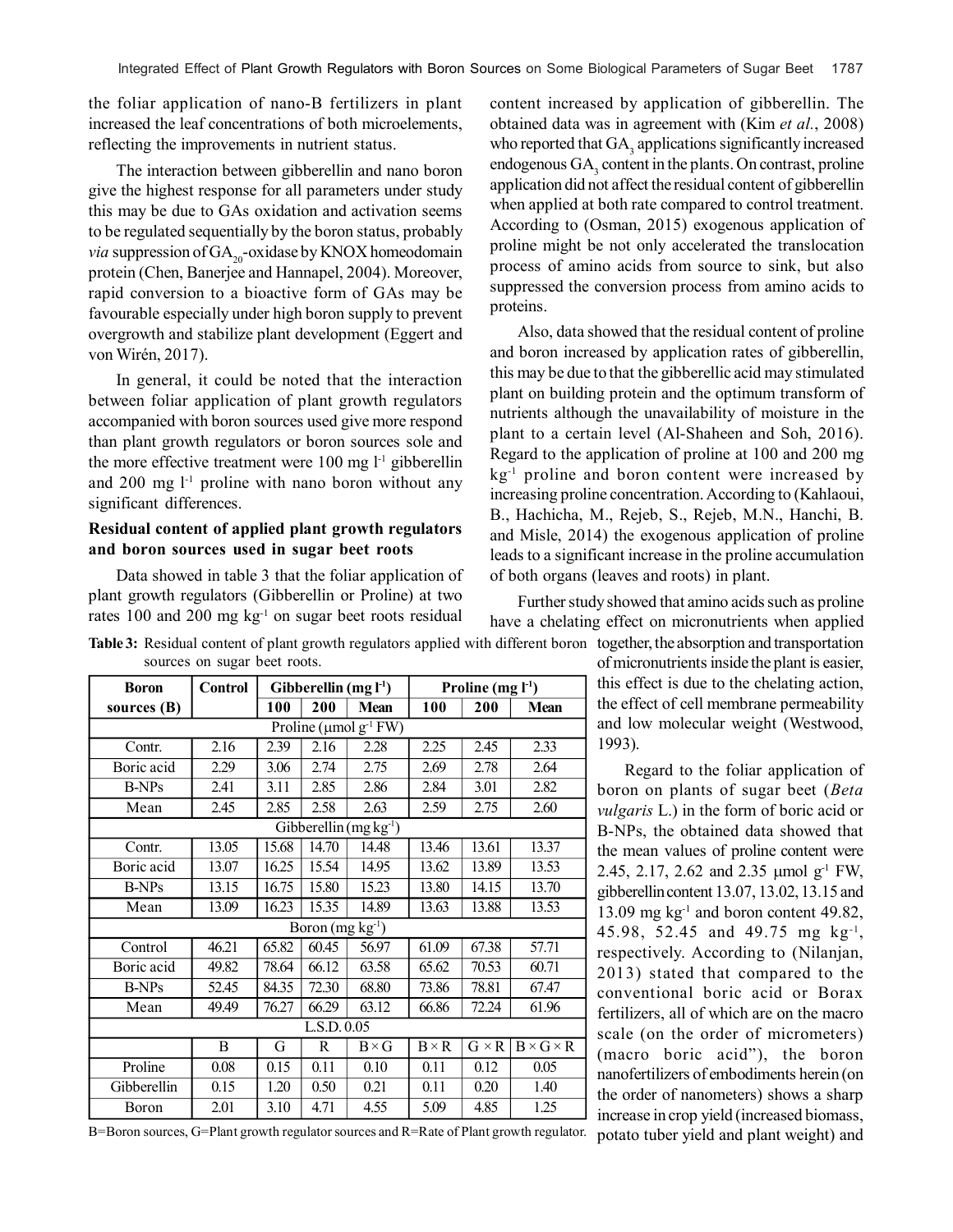crop quality (less reducing sugar and increased starch content).

Finally, the interaction analysis for 75% NPK from the recommended dose accompanied with foliar application of gibberellin at rate  $100 \text{ mg} \cdot 1 \cdot 1$  and nano boron (NPs) was the most effective treatment than the same interaction with boric acid.

### **Sugar extraction and quality parameters**

Data obtained in (Table 4) revealed that the foliar application of plant growth regulator as a gibberellin at rate  $100 \text{ mg } l^1$  give the highest values for sucrose, purity and total soluble solids whereby increase the rate of gibberellin at rate of 200 mg  $l<sup>-1</sup>$  the was observed that decreased in all pervious parameters. In contrast, the results showed that the foliar application of proline gave higher response at 200 mg  $l^{-1}$  than 100 mg  $l^{-1}$  as application rates where, proline, a multifunctional amino acid, besides acting as an excellent osmolyte is also known for stabilizing subcellular structures such as proteins and cell membranes, scavenging free radicals, balancing cellular

**Table 4:** Integrated effect of plant growth regulators and macro-nutrients fertilizer Meanwhile, the nanotechnology increases rates with different boron sources on Sugar content and quality.

| <b>Boron</b>      | <b>Control</b> | Gibberellin $(mg l-1)$ |                        |                                            | Proline $(mg l-1)$ |              |                       |  |  |  |
|-------------------|----------------|------------------------|------------------------|--------------------------------------------|--------------------|--------------|-----------------------|--|--|--|
| sources (B)       |                | 100                    | 200                    | <b>Mean</b>                                | 100                | 200          | <b>Mean</b>           |  |  |  |
| Sucrose $(\% )$   |                |                        |                        |                                            |                    |              |                       |  |  |  |
| Control           | 16.09          | 17.65                  | 16.81                  | 16,82                                      | 16.95              | 17.48        | 16.84                 |  |  |  |
| <b>Boric</b> acid | 16.48          | 18.30                  | 16.90                  | 17.23                                      | 17.10              | 17.70        | 17.09                 |  |  |  |
| <b>B-NPs</b>      | 16.69          | 18.90                  | 17.60                  | 17.79                                      | 17.84              | 18.65        | 17.73                 |  |  |  |
| Mean              | 16.42          | 18.28                  | 17.10                  | 17.24                                      | 17.30              | 17.94        | 17.22                 |  |  |  |
|                   |                |                        | Purity $(\frac{9}{6})$ |                                            |                    |              |                       |  |  |  |
| Control           | 80.42          | 82.80                  | 81.89                  | 81.60                                      | 82.07              | 82.43        | 81.54                 |  |  |  |
| Boric acid        | 80.47          | 83.57                  | 82.21                  | 82.01                                      | 82.71              | 82.75        | 81.90                 |  |  |  |
| <b>B-NPs</b>      | 80.62          | 84.51                  | 82.85                  | 82.56                                      | 82.80              | 83.99        | 82.47                 |  |  |  |
| Mean              | 80.50          | 83.63                  | 82.32                  | 82.01                                      | 82.53              | 83.06        | 81.97                 |  |  |  |
|                   |                |                        |                        | á-Amino nitrogen (%)                       |                    |              |                       |  |  |  |
| Control           | 1.24           | 1.12                   | $\overline{1.27}$      | 1.14                                       | 1.23               | 1.12         | 1.13                  |  |  |  |
| Boric acid        | 1.15           | 1.17                   | 1.17                   | 1.24                                       | 1.08               | 1.22         | 1.22                  |  |  |  |
| <b>B-NPs</b>      | 1.32           | 1.02                   | 1.19                   | 1.14                                       | 1.28               | 1.26         | 1.25                  |  |  |  |
| Mean              | 1.24           | 1.10                   | 1.21                   | $\overline{1.17}$                          | 1.20               | 1.20         | 1.20                  |  |  |  |
|                   |                |                        |                        | Total Soluble Solids (Brix <sup>e®</sup> ) |                    |              |                       |  |  |  |
| Control           | 18.2           | 21.9                   | 20.8                   | 20.3                                       | 21.4               | 21.9         | 20.4                  |  |  |  |
| Boric acid        | 19.4           | 23.8                   | 22.1                   | 21.4                                       | 22.6               | 23.3         | 21.4                  |  |  |  |
| <b>B-NPs</b>      | 19.8           | 25.3                   | 23.5                   | 22.5                                       | 23.4               | 24.2         | 21.9                  |  |  |  |
| Mean              | 19.1           | 23.7                   | 22.1                   | 21.5                                       | 22.5               | 23.1         | 21.4                  |  |  |  |
| L.S.D. 0.05       |                |                        |                        |                                            |                    |              |                       |  |  |  |
|                   | B              | G                      | R                      | $B \times G$                               | $B \times R$       | $G \times R$ | $B \times G \times R$ |  |  |  |
| Sucrose           | 0.11           | 0.65                   | 0.30                   | 0.49                                       | 0.51               | 0.60         | 0.05                  |  |  |  |
| Purity            | 0.08           | 0.70                   | 0.25                   | 0.25                                       | 0.80               | 0.42         | 0.10                  |  |  |  |
| $á$ -Amino N      | 0.10           | 0.18                   | 0.09                   | 0.11                                       | 0.21               | 0.09         | 0.08                  |  |  |  |
| <b>TSS</b>        | 0.25           | 1.15                   | 0.35                   | 0.40                                       | 0.75               | 0.58         | 0.15                  |  |  |  |

homeostasis and signaling events and buffering redox potential under stress conditions (Hayat *et al.*, 2012).

Also, (Asil, Roein and Abbasi, 2011) who indicated drenching with gibberellin increased the floral stalk height as compared to the control. It may be attributed to the effect of gibberellin in stimulating and accelerating cell division, increasing cell elongation and enlargement, or both (Hartmann and Kester, 1963).

Regard to data in (Table 4) the foliar application of boric acid and B-NPs as a boron sources on sugar beet plants observed that nano boron source was more effective than boric acid for sucrose, purity,  $\alpha$ - amino nitrogen and total soluble solids with values (16.48, 16.32 and 16.69, 16.41%), (80.47, 80.25 and 80.62, 80.31%), (1.15, 1.37 and 1.32, 1.21%) and (19.4, 18.4 and 19.8, 18.7 Brix<sup>(2)</sup>, respectively. These results were in agreement with (Naderi, Danesh Shahraki and Naderi, 2011) who dedicated that application of nanofertilizers instead of common fertilizers, where nutrients are provided to plants gradually and in a controlled manner.

> the application efficiency of fertilizers, decreases pollution and risks of chemical fertilization. Also, (Zahedi, Karimi and Teixeira da Silva, 2019) reported that nanofertilizers when sprayed at very low concentrations on plants showed a direct effect by increasing the growth, final products and quality of plants.

> Finally, the interaction analysis for 75% NPK from the recommended dose accompanied with foliar application of gibberellin at rate  $100 \text{ mg } l^{-1}$  and proline at rate 200 mg l-1 with nano boron was the most effective treatment than the same interaction with boric acid.

## **Some bio-chemical components of sugar beet**

The represented data in table 5, showed that the foliar application of gibberellin at  $100 \text{ mg } l^{\text{-}1}$  was the most effective treatment followed by proline at  $200 \text{ mg } l^{-1}$  as in betaine content  $0.172$ and  $0.171$  g  $100$  g<sup>-1</sup>, choline content 8.40 and  $7.93$  mg  $100$  g<sup>-1</sup> FW and total carbohydrate content 14.8 and 14.3 g  $100g^{-1}$ ). These results in harmony with (El-Sherbeny and Da Silva, 2013) who reported that proline proved to be successful agents in improving growth

B=Boron sources, G=Plant growth regulator sources and R=Rate of Plant growth regulator.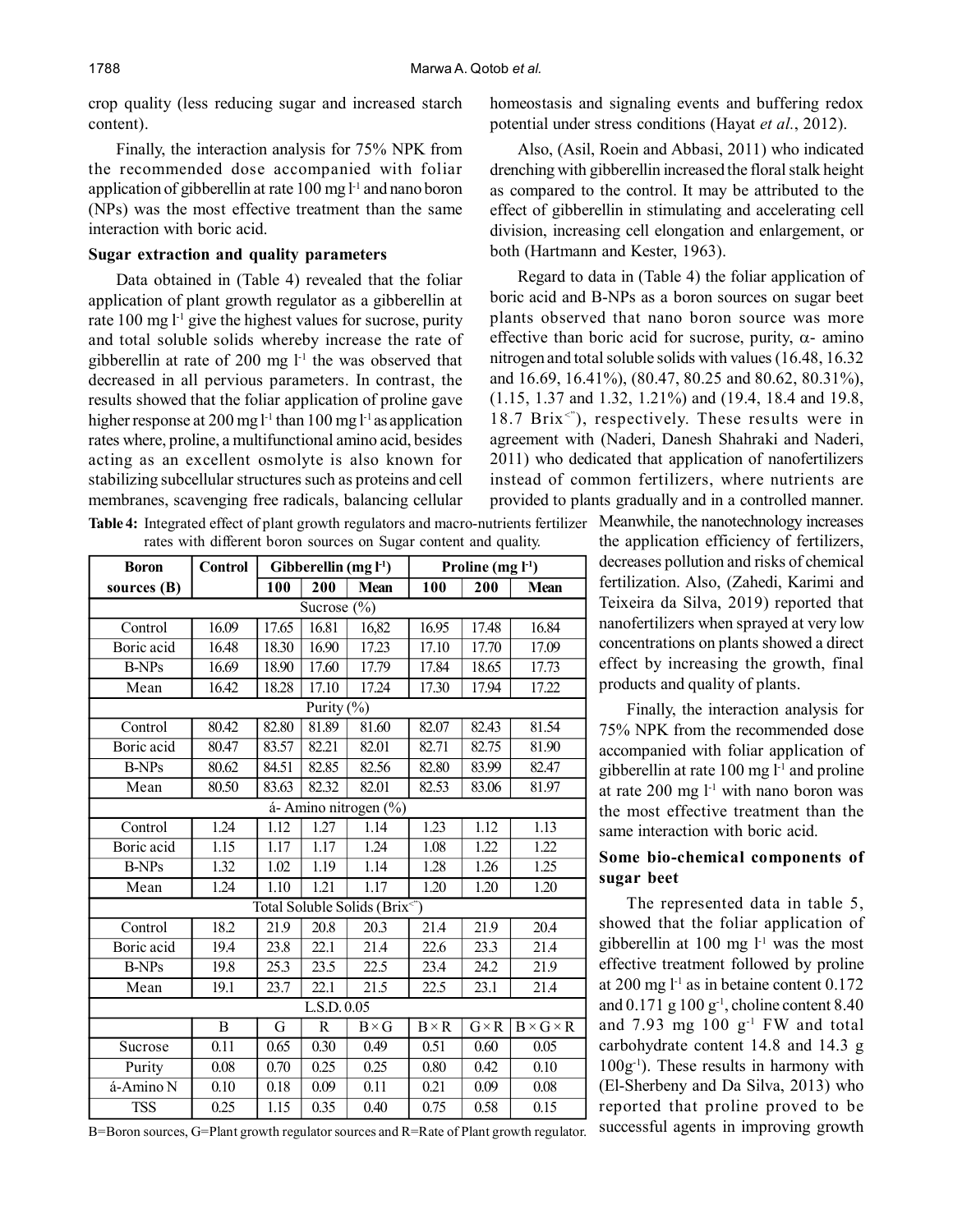and yield characters of beet plants, especially at 100mg·L-1 and 200mg·L<sup>-1</sup> also,  $GA_3$  increases the chlorophyll concentrations in leaves by increasing the numbers and sizes of chloroplasts and enhances the ultra-structural morphogenesis of plastids (Richard, N.A., 1996). In general, photosynthetic efficiency increases along with the chlorophyll concentration. Thus, exogenous  $GA_3$ indirectly causes the increase in chlorophyll (Ashraf, Karim and Rasul, 2002) that resulted in the accumulation of more dry mass (Khan, 1996). High concentration of endogenous  $GA_3$  by increasing the gibberellin concentration treatment (Wang *et al.*, 2015). In addition,  $GA<sub>3</sub>$  caused the increase in the endogenous Indole acetic acid contents (Reid and Davies, 1992). The harmonization treatment had an adverse effect on some biochemical content of plant (Kaplan *et al.*, 2019).

The previous studies have illustrated that the exogenous application of proline mitigated the decreased plant growth caused by stress is through increasing antioxidant system, relieving oxidative damage, improving the synthesis of compatible solutes and accelerating proline accumulation, which reflected on enhancing photosynthesis (58,35). Also, Sun Physiologically, a major function of GAs in higher plants can be generalized as stimulating organ growth through enhancement of cell elongation and in some cases, cell division. In addition, GAs promotes certain developmental switches, such as between seed dormancy and germination, juvenile and adult growth phases and vegetative and reproductive development. Foliar application of gibberellin with low NPK treatment significantly improved fiber diameter, fiber elongation and breaking strength compared to both NPK alone and control treatment (Ullah *et al.*, 2017).

Table 5, showed the foliar application of nano boron give higher results for betaine, choline and total carbohydrate than boric acid foliar application this may due to (Nilanjan, 2013) who stated that, one benefit of the boron nanofertilizer described in embodiments may be extremely low cost and high efficiency. Some embodiments described herein provide a highly effective means of nano-fertilization by administration of boric acid nanoparticles to plants. Nano scale boric acid released from the surface of metal nanoparticles of embodiments herein can be a highly efficient boron fertilizer. Other benefits of the boron coated metal nanoparticles described herein include increased boron content in plants resulting in increased chlorophyll content, number of leaves, total biomass, total yield and lowered soluble and reducing sugars. Also this results was in agreement with (Dewdar *et al.*, 2018) who reported that nanofertilizer can either provide nutrients for the plant or aid in the transport or absorption of available nutrients resulting in better crop

<sub>r</sub> growth. Further, boron nutrition favourable affected yield parameters, synthesis and transport of carbohydrates, boron contributed to a substantial increase in the curd marketable yield curd weight and increase in the content of dry matter, total sugars and L-Ascorbic acid in plant tissues in comparison to that after mineral fertilization without the addition of boron (Rosa, Franczuk and A-HAJKO, 2019).

Finally, the interaction between the foliar application of gibberellin at 100 mg  $l<sup>-1</sup>$  and proline at 200 mg  $l<sup>-1</sup>$  with nano boron with 75% of recommended dose give the highest response for most parameter under study of sugar beet plant these results was in agreement with (Seadh and El-Metwally, 2015) who reported that adding of plant growth regulators with addition mineral fertilizers with 80% of recommended dose in order to maintain high productivity and quality of plant at the same time reduce production costs and environmental

| <b>Table 5:</b> Integrated effect of plant growth regulators and macro-nutrient fertilizer |  |  |  |  |
|--------------------------------------------------------------------------------------------|--|--|--|--|
| rates with different boron sources on biochemical contents.                                |  |  |  |  |

| <b>Boron</b>                             | <b>Control</b> | Gibberellin $(mg l-1)$ |             |                                                 | Proline $(mg l-1)$ |              |                       |  |  |  |  |
|------------------------------------------|----------------|------------------------|-------------|-------------------------------------------------|--------------------|--------------|-----------------------|--|--|--|--|
| sources $(B)$                            |                | 100                    | 200         | Mean                                            | 100                | 200          | <b>Mean</b>           |  |  |  |  |
| Betaine (g $100 \text{ g}^{-1}$ root FW) |                |                        |             |                                                 |                    |              |                       |  |  |  |  |
| Control                                  | 0.162          | 0.172                  | 0.160       | 0.162                                           | 0.160              | 0.171        | 0.161                 |  |  |  |  |
| Boric acid                               | 0.168          | 0.194                  | 0.166       | 0.174                                           | 0.174              | 0.180        | 0.172                 |  |  |  |  |
| B-NPs                                    | 0.173          | 0.208                  | 0.172       | 0.185                                           | 0.187              | 0.198        | 0.187                 |  |  |  |  |
| Mean                                     | 0.168          | 0.191                  | 0.166       | 0.174                                           | 0.174              | 0.183        | 0.173                 |  |  |  |  |
|                                          |                |                        |             | Choline (mg 100 $g^{-1}$ root $\overline{FW}$ ) |                    |              |                       |  |  |  |  |
| Control                                  | 7.45           | 8.40                   | 7.75        | 7.81                                            | 7.78               | 7.93         | 7.72                  |  |  |  |  |
| Boric acid                               | 7.51           | 8.68                   | 7.91        | 7.95                                            | 7.81               | 8.15         | 7.74                  |  |  |  |  |
| <b>B-NPs</b>                             | 7.58           | 8.82                   | 7.90        | 8.10                                            | 7.95               | 8.32         | 7.84                  |  |  |  |  |
| Mean                                     | 7.51           | 8.63                   | 7.98        | 7.92                                            | 7.85               | 8.14         | 7.80                  |  |  |  |  |
|                                          |                |                        |             | Total Carbohydrate (g 100g <sup>-1</sup> )      |                    |              |                       |  |  |  |  |
| Control                                  | 13.1           | 14.8                   | 14.0        | 13.9                                            | 13.5               | 14.3         | 13.6                  |  |  |  |  |
| Boric acid                               | 13.7           | 15.6                   | 14.7        | 14.4                                            | 13.9               | 14.8         | 13.8                  |  |  |  |  |
| <b>B-NPs</b>                             | 13.9           | 15.9                   | 15.0        | 14.9                                            | 14.1               | 15.5         | 14.2                  |  |  |  |  |
| Mean                                     | 13.6           | 15.4                   | 14.6        | 14.5                                            | 13.8               | 14.9         | 14.0                  |  |  |  |  |
| LSD.0.05                                 |                |                        |             |                                                 |                    |              |                       |  |  |  |  |
|                                          | B              | G                      | $\mathbf R$ | $B \times G$                                    | $B \times R$       | $G \times R$ | $B \times G \times R$ |  |  |  |  |
| Betaine                                  | 0.001          | 0.005                  | 0.01        | 0.002                                           | 0.01               | 0.05         | 0.001                 |  |  |  |  |
| Choline                                  | 0.05           | 0.30                   | 0.50        | 0.09                                            | 0.10               | 0.15         | 0.20                  |  |  |  |  |
| T. Carb.                                 | 0.10           | 1.00                   | 0.75        | 0.25                                            | 0.11               | 0.31         | 0.90                  |  |  |  |  |
|                                          |                |                        |             |                                                 |                    |              |                       |  |  |  |  |

B=Boron sources, G=Plant growth regulator sources and R=Rate of Plant growth regulator.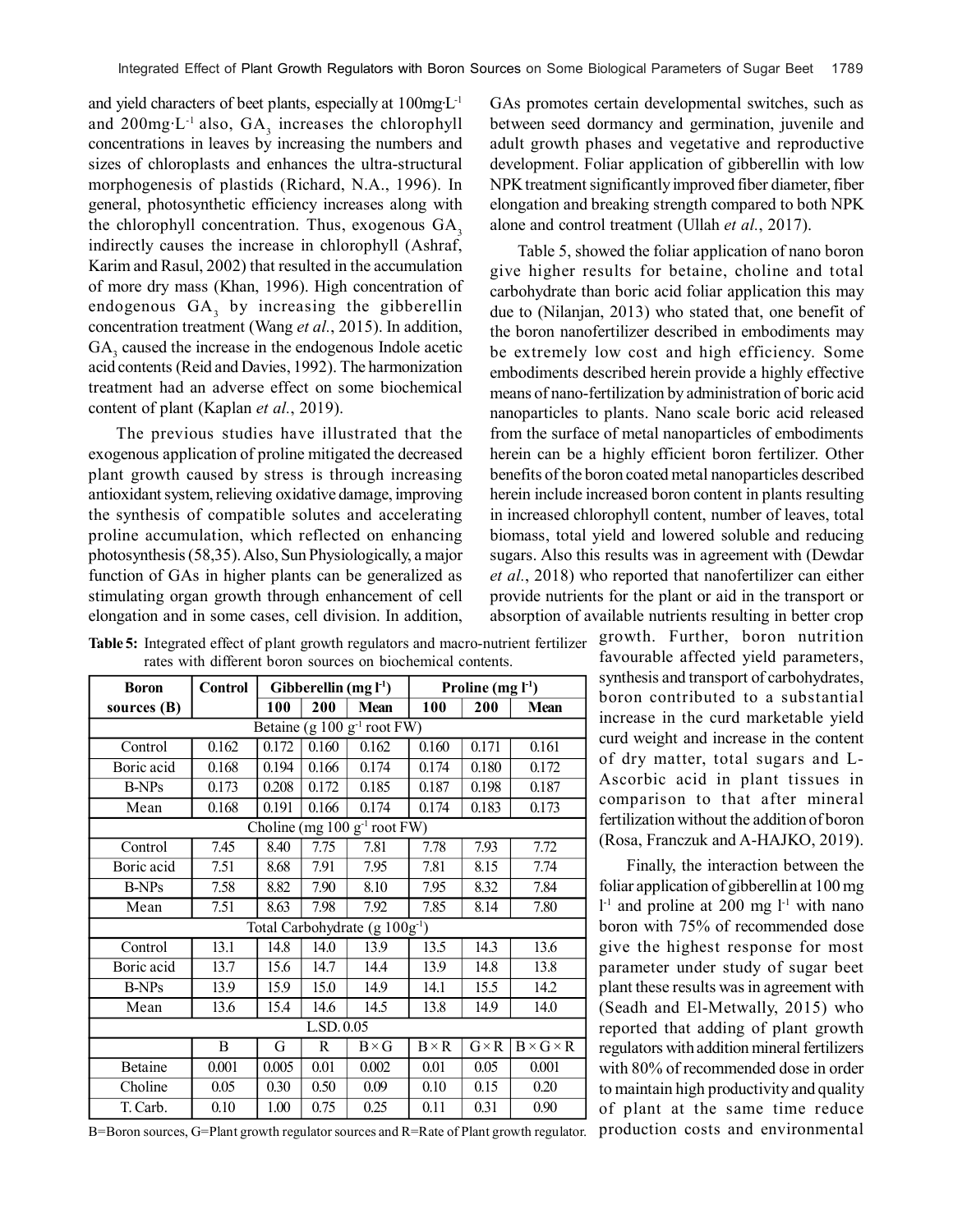pollution under the environmental condition in Egypt.

On the other side,  $GA_3$  showed remarked increase in the quality and productivity in sugar beet plants was observed that gibberellin has undesirable effect on human cells as reported by Hassan (Hassan *et al.*, 2019) who noticed that the  $GA_3$  has harmful effects on the histological development of the renal cortex so, it should be used cautionary. Moreover, when human cells exposed to different concentrations of gibberellin increase levels of reactive oxygen species and protein levels of apoptosis markers,  $GA_3$  inhibit the activity of  $Na^{+}K^+$  adenosine triphosphatase (ATPase) and  $Ca<sup>2+</sup>-ATPase$ , which maintain the stability of ion inside and outside the cell membrane (Xu *et al.*, 2019). GA<sub>3</sub> can induce liver impairment and clarify the antioxidant and anti-apoptotic ameliorating impacts on hepatic cytoarchitecture and immune-histochemical and biochemical effects (Alsemeh, Moawad and Abdelfattah, 2019).

## **Conclusions**

From previously data obtained could be concluded that the using of plant growth regulators as a proline or gibberellin reduced the consumption of mineral fertilizers and possibility of replacing the gibberellin by proline. The application of nanotechnology in agriculture as using nano boron (B-NPs) increased the application efficiency, decreased pollution and risk of fertilizers used and increased plant quality.

#### **References**

- Afroz, S., F. Mohammad, S. Hayat and M.H. Siddiqui (2005). 'Exogenous Application of Gibberellic Acid Counteracts the Ill Effect of Sodium Chloride in Mustard', *Turkish Journal of Biology.*, **29:** 233-236.
- Al-Shaheen, M.R. and A. Soh (2016). 'Effect of proline and Gibberellic Acid on the qualities and qualitative of Corn (*Zea maize* L.) under the influence of different levels of the water stress.' *International Journal of Scientific and Research Publications.*, **6(5):** 752-756. Available at: www.ijsrp.org.
- Alsemeh, A.E., R.S. Moawad and E.R. Abdelfattah (2019). 'Histological and biochemical changes induced by gibberellic acid in the livers of pregnant albino rats and their offspring: ameliorative effect of Nigella sativa', *Anatomical Science International*. Springer Tokyo., **94(4):** 307-323. doi: 10.1007/s12565-019-00488-0.
- Alyemeni, M.N., Q. Hayat, S. Hayat, M. Faizan and A. Faraz (2016). 'Exogenous proline application enhances the efficiency of nitrogen fixation and assimilation in chickpea plants exposed to cadmium.'*An International Journal, Legume Research.,* Agricultural Research Communication Centre, **39(2):** 221-227. doi: 10.18805/lr.v0iOF.9291.
- Anjum, S.A., X.Y. Xie, L.C. Wang, M.F. Saleem, C. Man and W. Lei (2011). 'Morphological, physiological and biochemical responses of plants to drought stress.' *African journal of agricultural research.*, **6(9):** 2026-2032. doi: 10.5897/ AJAR10.027.
- Asadi, M. (2006). *Beet-Sugar Handbook*, *John Wiley & Sons.* John Wiley & Sons. Available at: https://books.google. com.eg/books?hl=en&lr=&id=ssltAbEO4kkC&oi= fnd&pg=PR9&dq=Beet-Sugar+Handbook&ots= rkgDOq0fVo&sig=i7YQ7k4CnFdK7BIcwLsM\_ef3FU8& redir\_esc=y#v=onepage&q=Beet-Sugar Handbook&f= false.
- Ashraf, M. and M.R. Foolad (2007). 'Roles of glycine betaine and proline in improving plant abiotic stress resistance'. *Environmental and Experimental Botany.*, **59(2):** 206-216. doi: 10.1016/j.envexpbot.2005.12.006.
- Ashraf, M., F. Karim and E. Rasul (2002). 'Interactive effects of gibberellic acid (GA 3) and salt stress on growth, ion accumulation and photosynthetic capacity of two spring wheat (*Triticum aestivum* L.) cultivars differing in salt tolerance.' *Plant Growth Regulation.*, **36(1):** 49-59. doi: 10.1023/A:1014780630479.
- Asil, M.H., Z. Roein and J. Abbasi (2011). 'Response of tuberose (*Polianthes tuberose* L.) to gibberellic acid and benzyladenine.' *Horticulture, Environment and Biotechnology.*, **52(1):** 46-51. doi: 10.1007/s13580-011- 0073-0.
- Bishnoi, N.R. and H.N. Krishnamoorthy (1991). 'Effect of waterlogging and gibberellic acid on leaf gas exchange in peanut (*Arachis hypogaea* L.).' *Journal of Plant Physiology.*, **139(4):** 503-505. doi: 10.1016/S0176-1617 (11)80502-X.
- Brown, P. H., N. Bellaloui, M.A. Wimmer, E.S. Bassil, J. Ruiz, H. Hu and V. Römheld (2002). 'Boron in plant biology.' *Plant Biology.*, 205-223. doi: 10.1055/s-2002-25740.
- Carillo, P. and Y. Gibon (2011). 'Protocol: extraction and determination of proline.' *Prometheus Wiki*, 1-5. Available at: https://www.researchgate.net/publication/211353600 (Accessed: 3 September 2019).
- Chen, H., A.K. Banerjee and D.J. Hannapel (2004). 'The tandem complex of BEL and KNOX partners is required for transcriptional repression of ga20ox1', *Plant Journal.*, **38(2):** 276-284. doi: 10.1111/j.1365-313X.2004.02048.x.
- Cottenie, A., G. Velghe, M. Verloo and L. Kiekens (1982). *Biological and analytical aspects of soil pollution.*, *Lab. Of Analytical Agro. State Univ. of Calif. Division of Agric. Sci.*
- Davarpanah, S., A. Tehranifar, G. Davarynejad, J. Abadía and R. Khorasani (2016). 'Effects of foliar applications of zinc and boron nano-fertilizers on pomegranate (Punica granatum *cv.* Ardestani) fruit yield and quality.' *Scientia Horticulturae*. *Elsevier B.V*., **210:** 57-64. doi: 10.1016/ j.scienta.2016.07.003.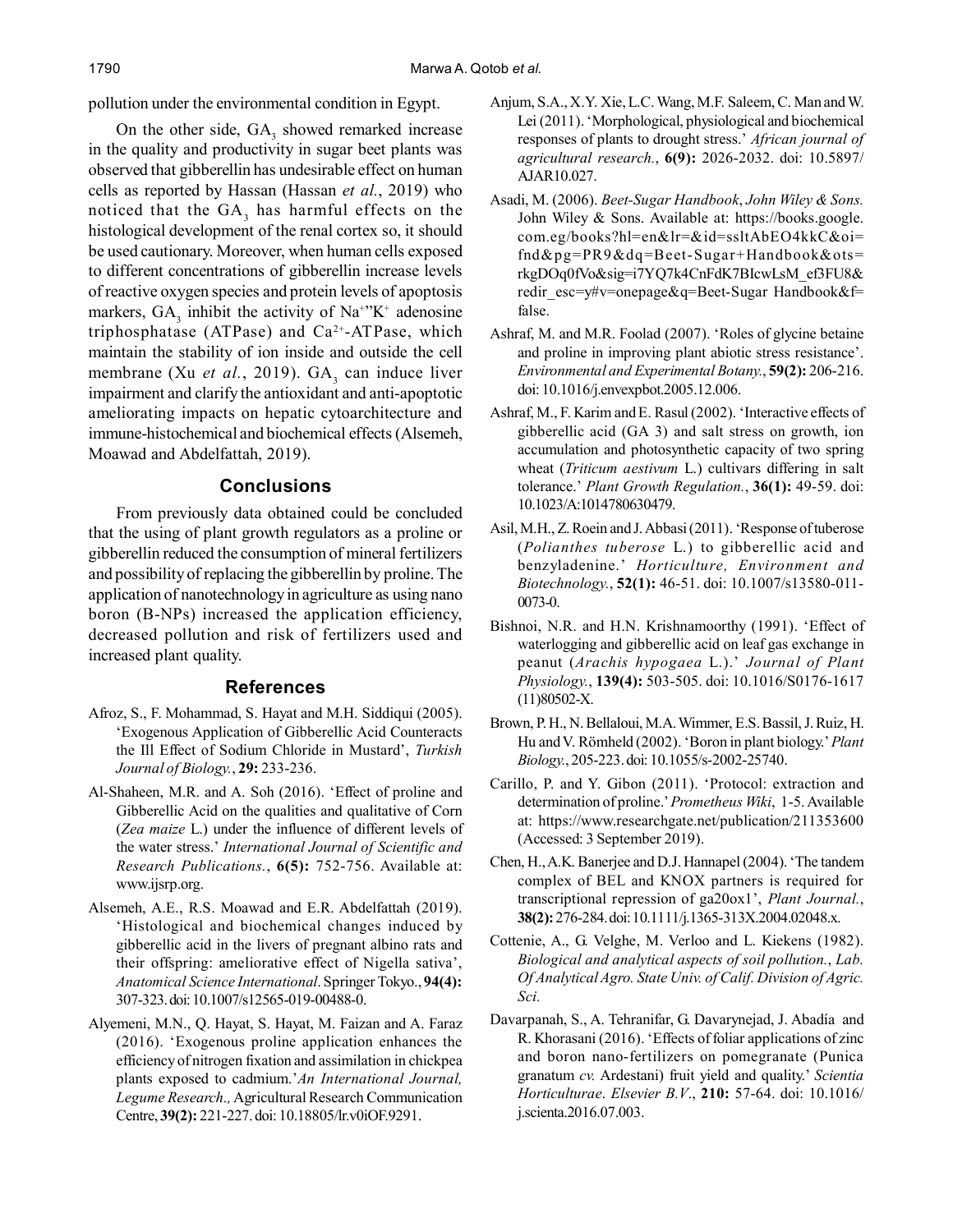Integrated Effect of Plant Growth Regulators with Boron Sources on Some Biological Parameters of Sugar Beet 1791

- Delauney, A.J. and D.P.S. Verma (1993). 'Proline biosynthesis and osmoregulation in plants.' *The plant journal.* Blackwell Publishing Ltd., **4(2):** 215-223. doi: 10.1046/j.1365-313X. 1993.04020215.x.
- Dewdar, M.D., M.S. Abbas, A.S. El-Hassanin and H.A.A. El-Aleem (2018). 'Effect of Nano Micronutrients and Nitrogen Foliar Applications on Sugar Beet (*Beta vulgaris* L.) of Quantity and Quality Traits in Marginal Soils in Egypt. **7(8):** 4490-4498.' *Int. J. Curr. Microbiol. App. Sci.*, **7(8):** 4490-4498. doi: 10.20546/ijcmas.2018.708.475.
- Eggert, K. and N. von Wirén (2017). 'Response of the plant hormone network to boron deficiency.' *The New phytologist.*, **216(3):** 868-881. doi: 10.1111/nph.14731.
- El-Sherbeny, M.R. and J.A.T. Da Silva (2013). 'Foliar treatment with proline and tyrosine affect the growth and yield of beetroot and some pigments in beetroot leaves.' *Horticultural Research.*, **21(2):** 95-99. doi: 10.2478/johr-2013-0027.
- Focht, R.L., F.H. Schmidt and B.B. Dowling (1956). 'Sugar Beet Processing, Colorimetric Determination of Betaine in Glutamate Process End Liquor.' *Journal of Agricultural and Food Chemistry.*, **4(6):** 546-548. doi: 10.1021/jf60 064a007.
- Fukao, T. and J. Bailey-Serres (2008). 'Ethylene-a key regulator of submergence responses in rice.' *Plant Science.*, **175 (1-2):** 43-51. doi: 10.1016/j.plantsci.2007.12.002.
- Gilroy, S. and R.L. Jones (1992). 'Gibberellic acid and abscisic acid coordinately regulate cytoplasmic calcium and secretory activity in barley aleurone protoplasts.' *Proceedings of the National Academy of Sciences of the United States of America*. *National Academy of Sciences.*, **89(8):** 3591-3595. doi: 10.1073/pnas.89.8.3591.
- Gimesi, O. and G. Szász (1974). 'Determination of choline and trimethylamine in seeds and premixes.' *Periodica Polytechnica Chemical Engineering.*, **18(3):** 203-210.
- Gomez, K.A. and A.A. Gomez (1984). *Statistical Procedures for Agricultural Research.*, *John Wiley & Sons, Inc. New York 641.* Available at: https://books.google.com.eg/ books?hl=en&lr=&id=PVN7\_XRhpdUC&oi=fnd&pg =PA2&dq=Statistical+procedures+for+agricultural+research +(2+ed.)&ots=Hr9c8kqsm4&sig=YUiFBhs0hpj70U2l3ZV nXOBrr s&redir esc=y#v=onepage&q=Statistical procedures for agricultural research.
- Goudar, K.M., K.N. Geetha, N.N. Lingaraju, A.G. Shankar and R. Raddy (2018). 'Response of sunflower (*Helianthus annuus* L.) to nano boron nitride fertilization.' *International Journal of Chemical Studies.*, **6(5):** 2624-2630.
- Guyot, H.M. (1967). 'Process for treating sugar producing plants to effect improved saccharose yield.' *Patent and Trademark Office*.
- Hartmann, H.T. and D.E. Kester (1963). 'Plant propagation: principles and practice." Soil Science 95, no. 1 (1963): 89.', *Soil Science*. 5th edn. Prentice-Hall, Englewood Cliffs, NJ.: *Prentice Hall.*, **95(1):** 89.
- Hassan, G.A., T.B. Ahmad and R.A. Mohi-ud-din (2013). 'An ethnobotanical study in Budgam district of Kashmir valley: an attempt to explore and document traditional knowledge of the area., 4, 201-204.' *International Research Journal of Pharmacy.*, **4(1):** 201-204.
- Hassan, S.A., H.A. Abdel-Aziz, H.K. Mohamed and M.E. Adly (2019). 'Effects of exposure to gibberellic acid during pregnancy and lactation on the postnatal development of the renal cortex in the albino rat.' *Journal of Current Medical Research and Practice*. *Medknow.*, **4(2):** 121. doi: 10.4103/jcmrp.jcmrp\_67\_18.
- Hayat, S., Q. Hayat, M.N. Alyemeni, A.S. Wani, J. Pichtel and A. Ahmad (2012). 'Role of proline under changing environments: a review.' *Plant signaling & behavior*, 1456- 1466. doi: 10.4161/psb.21949.
- Hoai, N.T.T., I.S. Shim, K. Kobayashi and U. Kenji (2003). 'Accumulation of some nitrogen compounds in response to salt stress and their relationships with salt tolerance in rice (*Oryza sativa* L.) seedlings.' *Plant Growth Regulation.*, **41(2):** 159-164. doi: 10.1023/A:1027305522741.
- Jackson, M.L. (1959). 'Soil Chemical Analysis.' *Journal of Agricultural and Food Chemistry.*, **7(2):** 138. Available at: https://archive.org/details/soilchemicalanal030843mbp/ page/n13.
- Kahlaoui, B., M. Hachicha, S. Rejeb, M.N. Rejeb, B. Hanchi and E. Misle (2014). 'Response of two tomato cultivars to field-applied proline under irrigation with saline water: Growth, chlorophyll fluorescence and nutritional aspects', *Photosynthetica*. Kluwer Academic Publishers, **52(3):** 421- 429. doi: 10.1007/s11099-014-0053-6.
- Kaplan, M., A. Najda, K. Klimek and A. Borowy (2019). 'Effect of Gibberellic acid  $(GA_3)$  inflorescence application on content of bioactive compounds and antioxidant potential of grape (*Vitis* L.)'Einset Seedless' berries.' *South African Journal of Enology and Viticulture*. South African Society for Enology and Viticulture., **40(1):** 1-10. doi: 10.21548/40- 1-3004.
- Khan, N.A. (1996). 'Effect of gibberellic acid on carbonic anhydrase, photosynthesis, growth and yield of mustard.', *Biologia Plantarum*. *Academy of Sciences of the Czech Republic.*, **38(1):** 145-147. doi: 10.1007/BF02879650.
- Kim, S.G., A. Lee, H.K. Yoon and C.M. Park (2008). 'A membranebound NAC transcription factor NTL8 regulates gibberellic acid-mediated salt signaling in Arabidopsis seed germination.' *Plant Journal.*, **55(1):** 77-88. doi: 10.1111/ j.1365-313X.2008.03493.x.
- King, R.W. and L.T. Evans (2003). 'Gibberellins and flowering of grasses and cereals/: Prizing Open the Lid of the "Florigen" Black Box', *Annual Review of Plant Biology*. Annual Reviews., **54(1):** 307-328. doi: 10.1146/annurev. arplant.54.031902.135029.
- Kulkarni, M.G., W.A. Stirk, C. Southway, H.B. Papenfus, P.A. Swart, A. Lux, M. Vaculík, M. Martinka and J. van Staden (2013). 'Plant growth regulators enhance gold uptake in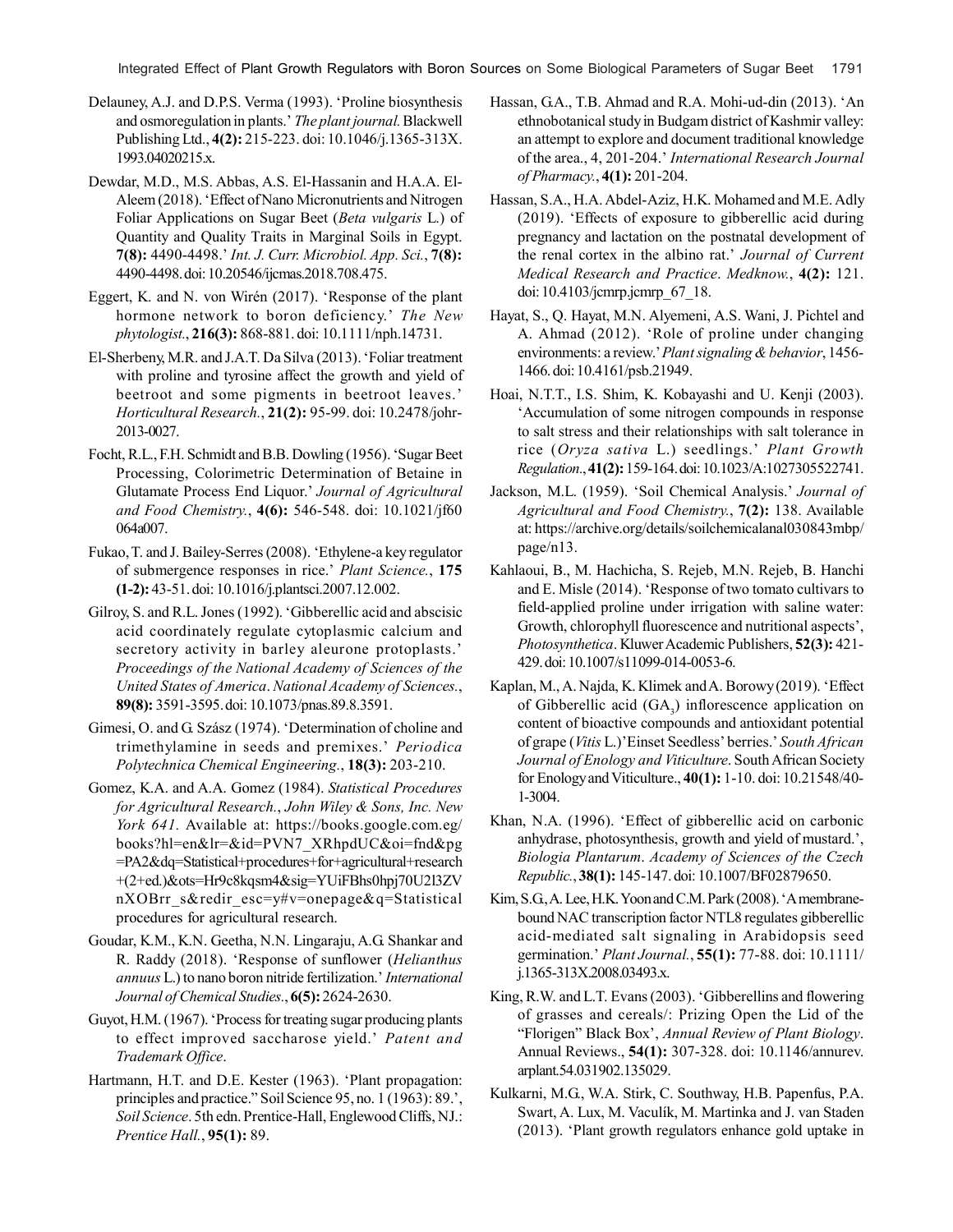Brassica juncea' *International J. of Phytoremediation.*, **15(2):** 117-126. doi: 10.1080/15226514.2012.683207.

- Mariani, N., R. Da Costa, K. De Lima, V. Nardini, L. Cunha Júnior and G. Teixeira (2014). 'Predicting soluble solid content in intact jaboticaba (Myrciaria jaboticaba (Vell.) O. Berg) fruit using near-infrared spectroscopy and chemometrics.' *Food Chemistry*. Elsevier Ltd, **159:** 458- 462. doi: 10.1016/j.foodchem.2014.03.066.
- Miceli, A., F. Vetrano, L. Sabatino, F. D'Anna and A. Moncada (2019). 'Effect of Gibberellic Acid on Growth, Yield and Quality of Leaf Lettuce and Rocket Grown in a Floating System.' *Agronomy.*, **9(7):** 382-404. doi: 10.3390/agronomy 9070382.
- Monreal, J.A., F. Vetrano, L. Sabatino, F. D'Anna and A. Moncada (2007) 'Proline content of sugar beet storage roots: Response to water deficit and nitrogen fertilization at field conditions.' *Environmental and Experimental Botany*, **60(2):** 257-267. doi: 10.1016/j.envexpbot. 2006.11.002.
- Moritz, T. and A.M. Monteiro (1994). 'Analysis of endogenous gibberellins and gibberellin metabolites from Dalbergia dolichopetala by gas chromatography-mass spectrometry and high-performance liquid chromatography-mass spectrometry.' *Planta*. *Springer-Verlag,* **193(1):** 1-8. doi: 10.1007/BF00191599.
- Naderi, M., A.A. Danesh Shahraki and R. Naderi (2011). 'Application of nanotechnology in the optimization of formulation of chemical fertilizers.' *Iranian Journal of Nanotechnology.*, **12:** 16-23.
- Nilanjan, D.E.B. (2013). 'Plant nutrient coated nanoparticles and methods for their preparation and use.' World Intellectual Property Organization.
- Osman, H.S. (2015). 'Enhancing antioxidant–yield relationship of pea plant under drought at different growth stages by exogenously applied glycine betaine and proline'. *Annals of Agricultural Sciences*. Faculty of Agriculture, Ain-Shams University., **60(2):** 389-402. doi: 10.1016/j.aoas. 2015.10.004.
- Page, A.L., R.H. Miller and D.R. Keeney (1982). 'Methods of soil analysis. Part 2. Chemical and microbiological properties', in *American Society of Agronomy, Soil Science Society of America*. Second Edi, 149-223.
- Peretó, J.G. and J.P. Beltrán (1987). 'Hormone directed sucrose transport during fruit set induced by gibberellins in Pisum sativum.' *Physiologia Plantarum.*, **69(2):** 356-360. doi: 10.1111/j.1399-3054.1987.tb04300.x.
- Reid, J.B. and P.J. Davies (1992). 'The genetics and physiology of gibberellin sensitivity mutants in peas.', in *In Progress in plant growth regulation.* Springer Science & Business Media, Dordrecht., 214-225. doi: 10.1007/978-94-011-2458- 4\_24.
- Richard N.A. (1996). 'Plant Growth Substances: Principles and Applications.' in *Springer Science and Business Media.* Springer Science & Business Media, 332. Available at:

https://books.google.com.eg/books?hl=en&lr=& id=tzToBwAAQBAJ&oi=fnd&pg=PR17&dq=Plant+ Growth+Substances:+Principles+and+Applications.+New+ York&ots=yZ4WeJ17Z8&sig=pz3i\_rGULjkHfbkHPj qGofB\_5WI&redir\_esc=y#v=onepage&q=Plant Growth Substances%3A Principles and A (Accessed: 2 September 2019).

- Rosa, R., J. Franczuk and L. A-HAJKO (2019). 'Effects of trichoderma harzianum and boron on spring broccoli.', *Applied ecology and environmental research.*, **17(2):** 4397-4407. doi: 10.15666/aeer/1702\_43974407.
- Seadh, S.E. (2012). 'Maximizing sugar beet yields with decreasing mineral fertilization pollution.' *International Journal of Agriculture Sciences.*, **4(7):** 293-298. Available at: http://search.proquest.com/openview/e25071b895083e 7031a8d2e6aeff8f3d/1.pdf?pq-origsite=gscholar &cbl=616630.
- Seadh, S.E. and M.A. El-Metwally (2015). 'Influence of antioxidants on wheat productivity, quality and seed-borne fungi management under NPK fertilization levels.' *Asian Journal of Crop Science*., Asian Network for Scientific Information, **7(2):** 87-112. doi: 10.3923/ajcs.2015.87.112.
- Shtanheev, V.O., L.I. Chernyavs'ka, H.O. Petrenko and V.A. Zayets (1998). 'The method for determining the alphaamino nitrogen content in [sugar] beet.', *FAO (Food and Agriculture Organization)*. State Patent Department of Ukraine, 3.
- Spaepen, S., J. Vanderleyden and Y. Okon (2009). 'Plant Growth-Promoting Actions of Rhizobacteria.' *Advances in botanical research.*, **51(C):** 283-320. doi: 10.1016/S0065- 2296(09)51007-5.
- Sumanta, N., C.I. Haque, J. Nishika and R. Suprakash (2014). 'Spectrophotometric analysis of chlorophylls and carotenoids from commonly grown fern species by using various extracting solvents. Research Journal of Chemical Sciences ISSN,X.', *Research Journal of Chemical Sciences.*, **4(9):** 63-69. doi: 10.1055/s-0033-1340072.
- Szabados, L. and A. Savouré (2010). 'Proline: a multifunctional amino acid.', *Trends in plant science.*, 89-97. doi: 10.1016/ j.tplants.2009.11.009.
- Tariq, M. and C.J.B. Mott (2006). 'Effect of boron supply on the uptake of micronutrients by Radish (Raphanus Sativus l.)', *Journal of Agricultural and Biological Science.*, **1(2):** 1-8. Available at: www.arpnjournals.com.
- Thomas, W. and R.A. Dutcher (1924). 'The colorimetric determination of carbohydrates in plants by the picric acid reduction method I. The estimation of reducing sugars and sucrose.' *Journal of the American Chemical Society.*, **46(7):** 1662-1669. doi: 10.1021/ja01672a015.
- Twarakavi, N.K.C., J. Šimùnek and M.G. Schaap (2010). 'Can texture-based classification optimally classify soils with respect to soil hydraulics?.' *Water Resources Research.*, **46(1):** 1-11. doi: 10.1029/2009WR007939.
- Ullah, S., S. Anwar, M. Rehman, S. Khan, S. Zafar, L. Liu and D.